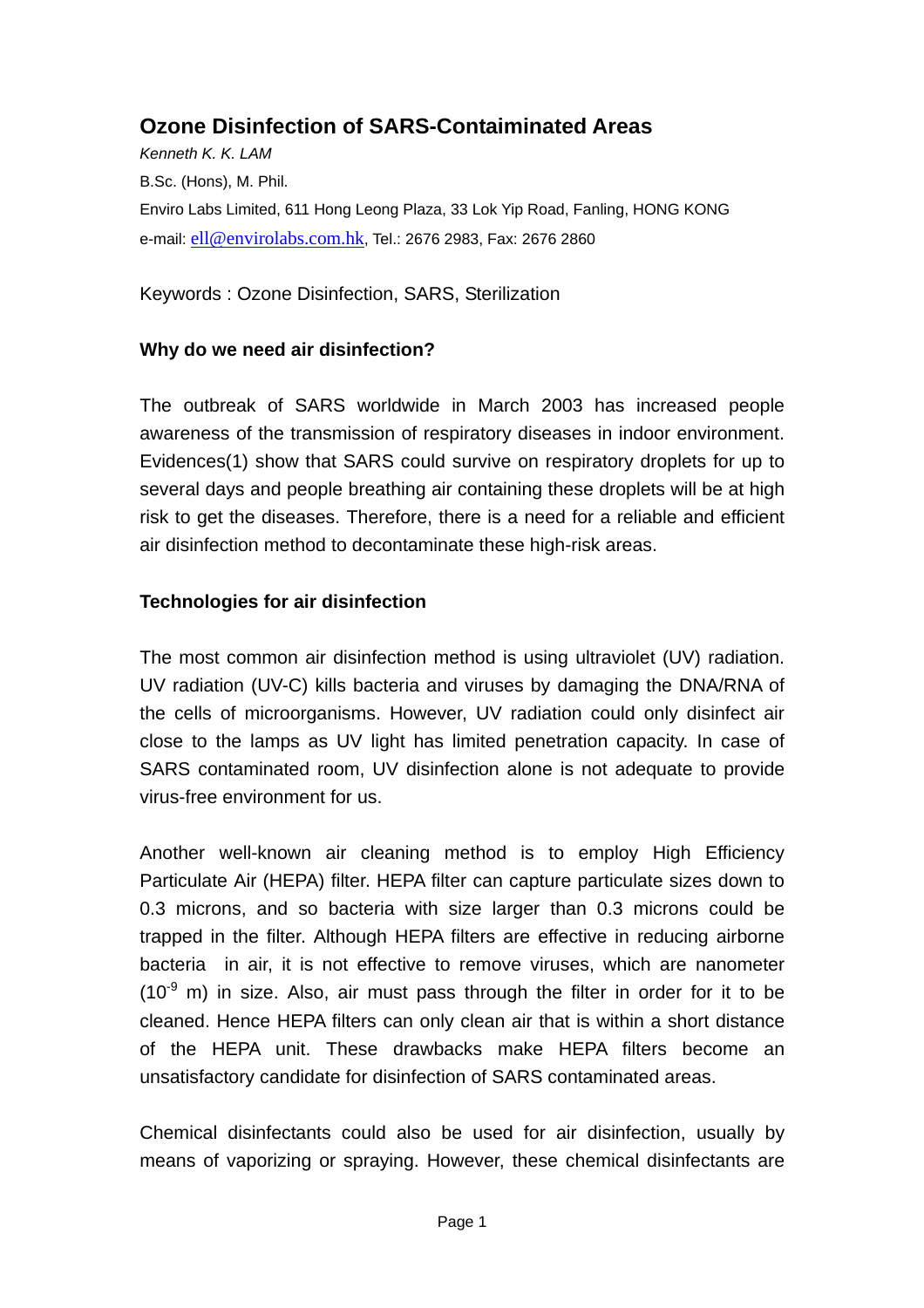usually difficult to decompose, leaving toxic chemical residues that are hazardous to human health.

Ozone is a well-known powerful oxidizer which could kill microorganisms effectively. Ozone applications in water and wastewater treatments are well-documented and it is widely used by most of the modern cities. Although studies for using ozone to disinfect air are relatively limited, experimental results (2,3) indicate that ozone could also be an effective air disinfectant as in water. For example, Kowalski et al (2) investigated the bactericidal effects of high ozone concentrations on *E. coli* and *S. aureus* and concluded that more than 99.99% death rate was achieved for both species after ozonation.

In addition to the strong oxidizing power of ozone, properties of ozone also help it to be an ideal aerial disinfectant. In contrast to UV radiation and HEPA filter, ozone is a gas that could penetrate to every corners of the room, thus it could disinfect the entire room effectively. As ozone is unstable, it is readily converted back to oxygen, leaving no harmful residual ozone after disinfection.

Although ozone is success as an aerial disinfectant in laboratory experiments (1), its effectiveness in real situation needs to be further explored. In this article, the effectiveness of ozone in disinfection of a conference room will be evaluated and discussed.

#### **Disinfection capacity of ozone**

Ozone  $(O_3)$  is an unstable gas comprising three atoms of oxygen. It is unstable because the gas will readily degrade back to its stable state, diatomic oxygen  $(O_2)$  with the formation of free oxygen atoms or free radicals. The free oxygen atoms or radicals are highly reactive and they will oxidize almost anything (including viruses, bacteria, organic and inorganic compounds) in contacts, making ozone an enormously powerful disinfectant and oxidizer.

In fact, ozone is a much stronger oxidizer than other common disinfectants such as chlorine and hypochlorite. The usage of chlorine or hypochlorite in many countries has been decreased significantly due to the possibility formation of carcinogenic by-products such as trihalomethanes (THM) during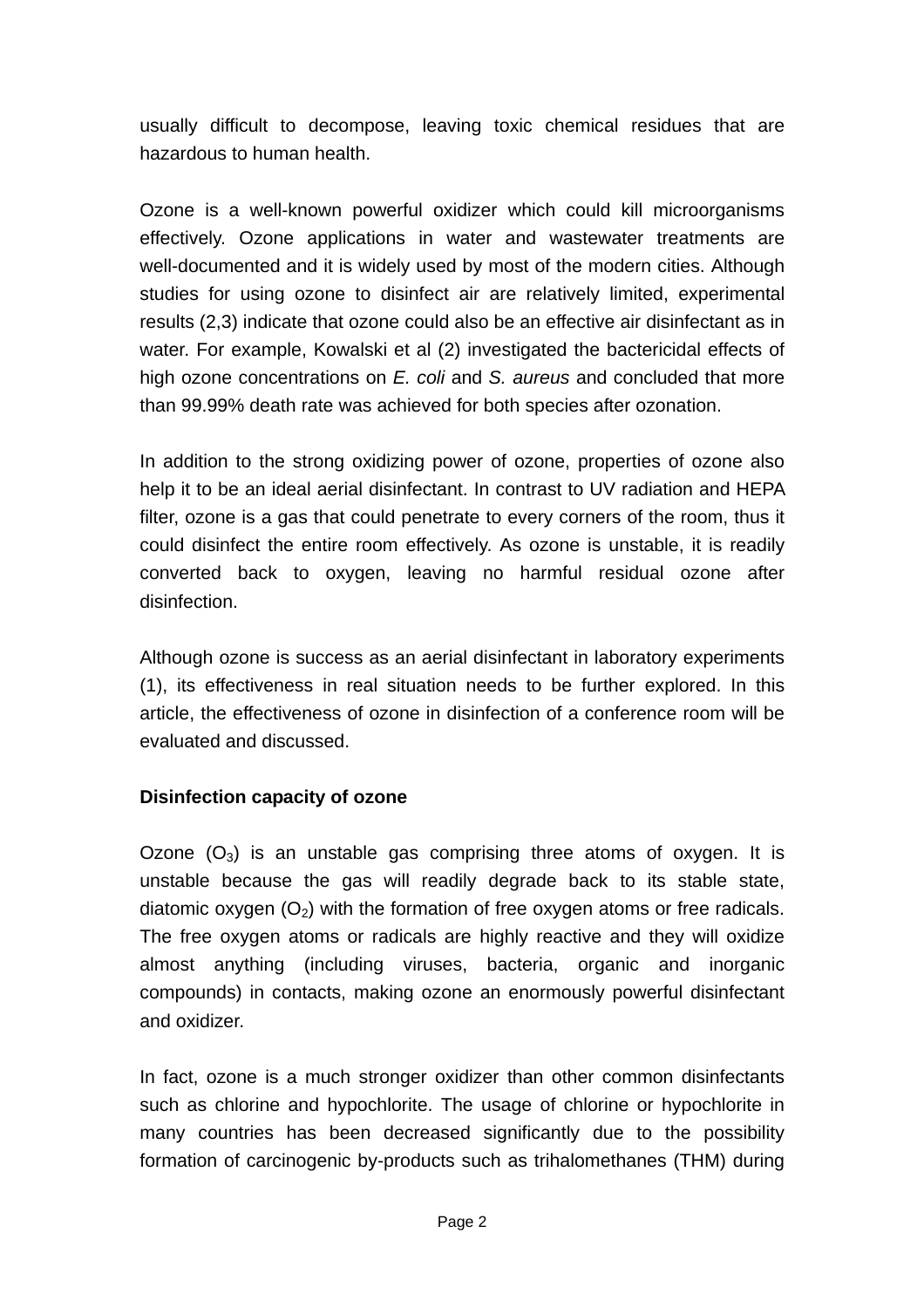the disinfection process. In contrast, ozone disinfection does not produce any harmful residues, and all the residual ozone will be converted back to oxygen within a short time. Ozone is therefore considered as an environmentally friendly disinfectant.

Given its superior strength and effectiveness as an oxidant and biocide, ozone becomes one of the dominant water treatment technologies in Europe and America. But its application in air disinfection is not as popular as water due to the concern on ozone's toxicity. Ozone with concentration higher than 1 ppm has adverse effects on human health and the use of ozone for air disinfection is generally not recommended if people are around. Therefore, air disinfection using ozone should be restricted to unoccupied room only.

#### **Procedure for air disinfection using ozone**

In order to test for the effectiveness of ozone in reducing airborne bacteria, a conference room with area about  $12m^2$  was selected for testing. As high level of ozone is required to kill viruses, bacteria and spores, the disinfection process was carried out when humans, animals and plants were evacuated.

Depends on the size of the room, an ozone generator (*PIE Ozonation*) with 2g/hr output was chosen. The capacity of the chosen ozone generator has the ability to maintain high concentration of ozone  $(0.5 - 5$  ppm) inside. Circulation fan was placed in the room to ensure good distribution of ozone. After closing all the windows and doors, the ozone generator was turned on by remote device located outside to begin ozonation process. Concentration of ozone was monitored using a digital ozone sensor (Ecosensor). Different levels of ozone (0.5, 2.5 and 5 ppm) were tested to determine the optimal value for killing as much microorganisms as possible. After turning off the ozone generator, ozone level began to drop as it was undergoing self-decomposition to oxygen.

For safety reason, no people should enter the room until the level of residual ozone is below 0.02 ppm. In general, ozone concentration drops to below 0.02 ppm in a hour after ozonation, therefore people should wait for at least one hour (after turning off the generator) before entering the "ozonated" room.

**Figure 1** shows a typical curve (concentration vs. time) during ozonation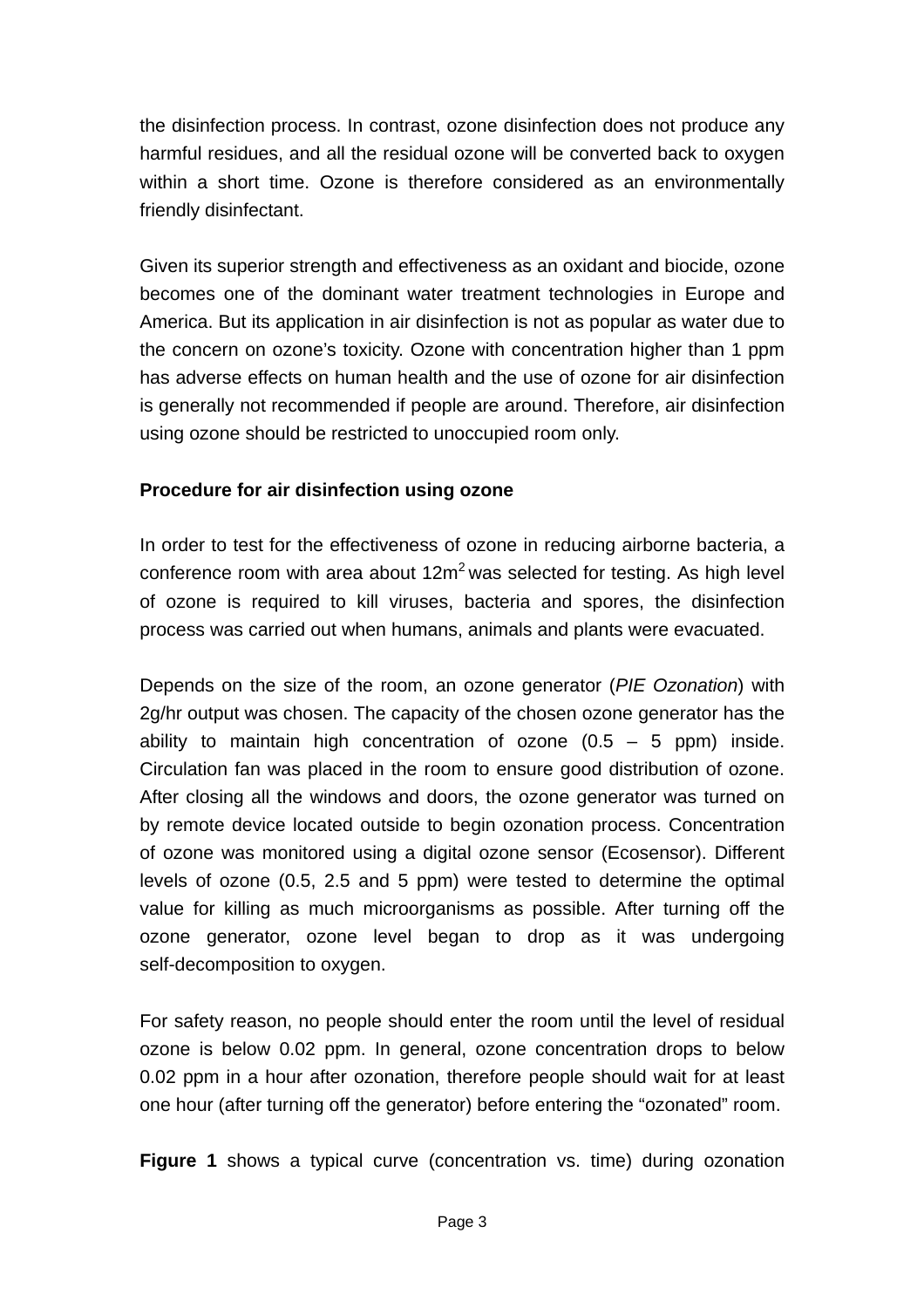process. As shown in the figure, the ozone concentration raise very slowly in the initial period (the first few minutes). The delay in building up the ozone concentration is probably due to the consumption of ozone for oxidizing pollutants (including bacteria and viruses) in the initial period. After oxidizing the major pollutants, ozone concentration inside the room raise rapidly up to the desired level. To ensure entire room disinfection, high level of ozone was maintained for 30 minutes. When ozone generator was off, the ozone concentration dropped gradually as ozone converting back to oxygen.



# **Effectiveness of ozone on reducing airborne bacteria**

The total airborne bacteria in the conference room was measured before and after each ozonation. Measurement was carried out using an Andersen N-6 single-stage sampler with Tryptone Soya Agar (Oxoid) in petri dish. 283L of air was taken for each sampling. The petri dish was incubated at  $35^{\circ}$ C for 48 hrs before counting. The disinfection efficiency of ozonation at different concentration was tabulated in **Table 1**.

| Ozone conc.             | $0.5$ ppm    | $2.5$ ppm    | 5 ppm        |
|-------------------------|--------------|--------------|--------------|
| <b>Before Ozonation</b> | 592 $CFU/m3$ | 612 $CFU/m3$ | 552 $CFU/m3$ |
| After Ozonation         | 169 $CFU/m3$ | 42 $CFU/m3$  | 57 $CFU/m3$  |
| Reduction %             | 71.5%        | $93.1\%$     | 89.6%        |

**Table 1. Reduction of Airborne Bacteria after Ozonation** 

The results show that ozone is effective in reducing airborne bacteria. At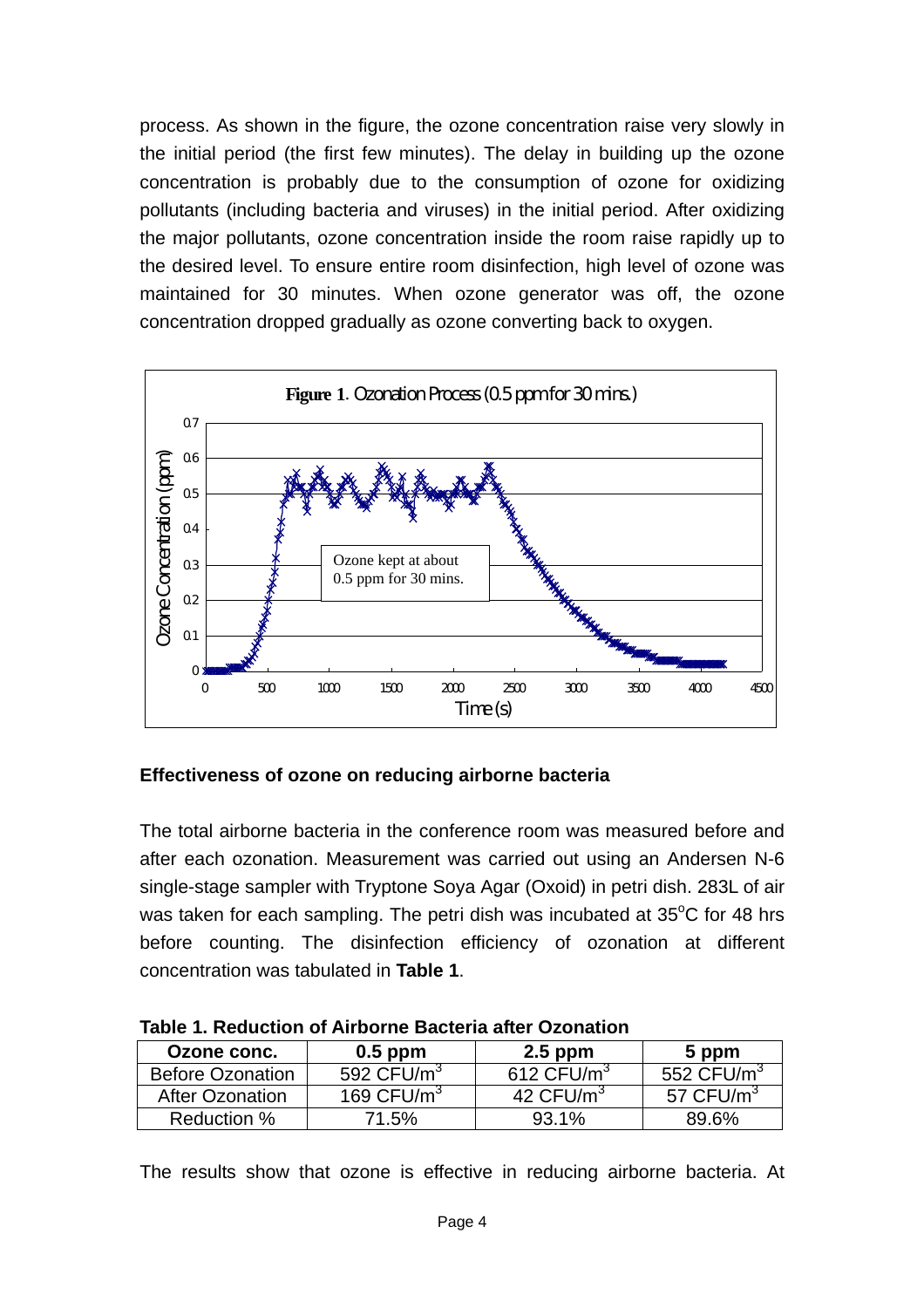higher ozone level, the sanitizing effect increased. Over 90% of airborne bacteria could be reduced at 2.5 ppm concentration. Further increase of ozone concentration to 5 ppm does not beneficial in bacteria reduction percentage.

Unlike laboratory experiments conducted by Kowalski et al (1) that could remove 99.99% airborne bacteria after ozonation, the best reduction percentage in our case was around 93% only. High removal percentage could not be achieved because the conference room was not 100% sealed. Doors should be opened briefly during each air sampling (for placing a new agar dish on the sampler) and air exchange from outside was unavoidable.

For safety reason, excessive high concentration ozone should be avoided and the lowest ozone concentration that could kill most of the microorganisms should be selected as optimum. Depends on the contamination level, 0.5 – 2.5 ppm ozone level is adequate for air disinfection.

# **Conclusion**

Experimental data shows that ozone is effective in reducing airborne bacteria of unoccupied room. Over 90% of airborne bacteria could be reduced after ozonation. As viruses are generally more susceptible to ozone than bacteria, it could assume that all viruses are killed if large percentage of airborne bacteria are removed. Ozone is a gas that has good penetration capacity and powerful oxidizing power, thus its disinfection efficiency is superior to UV radiation and HEPA filter. As ozone disinfection is conducted in unoccupied room only and all the residual ozone will be decomposed after the treatment, ozone toxicity to human is therefore not a concern. Given the advantages of strong oxidizing power, good penetration capacity and no harmful residues left after the treatment, ozone is recommended to be used in disinfection of SARS-contaminated environments.

#### **References**

- 1. Gérard V. Sunnen, *SARS and Ozone Therapy: Theoretical Considerations*, <http://www.triroc.com/sunnen/topics/sars.html> (2003).
- 2. W. J. Kowalski, W. P. Bahnfleth, and T. S. Whittam, *Ozone Sci. & Eng.,* 20,